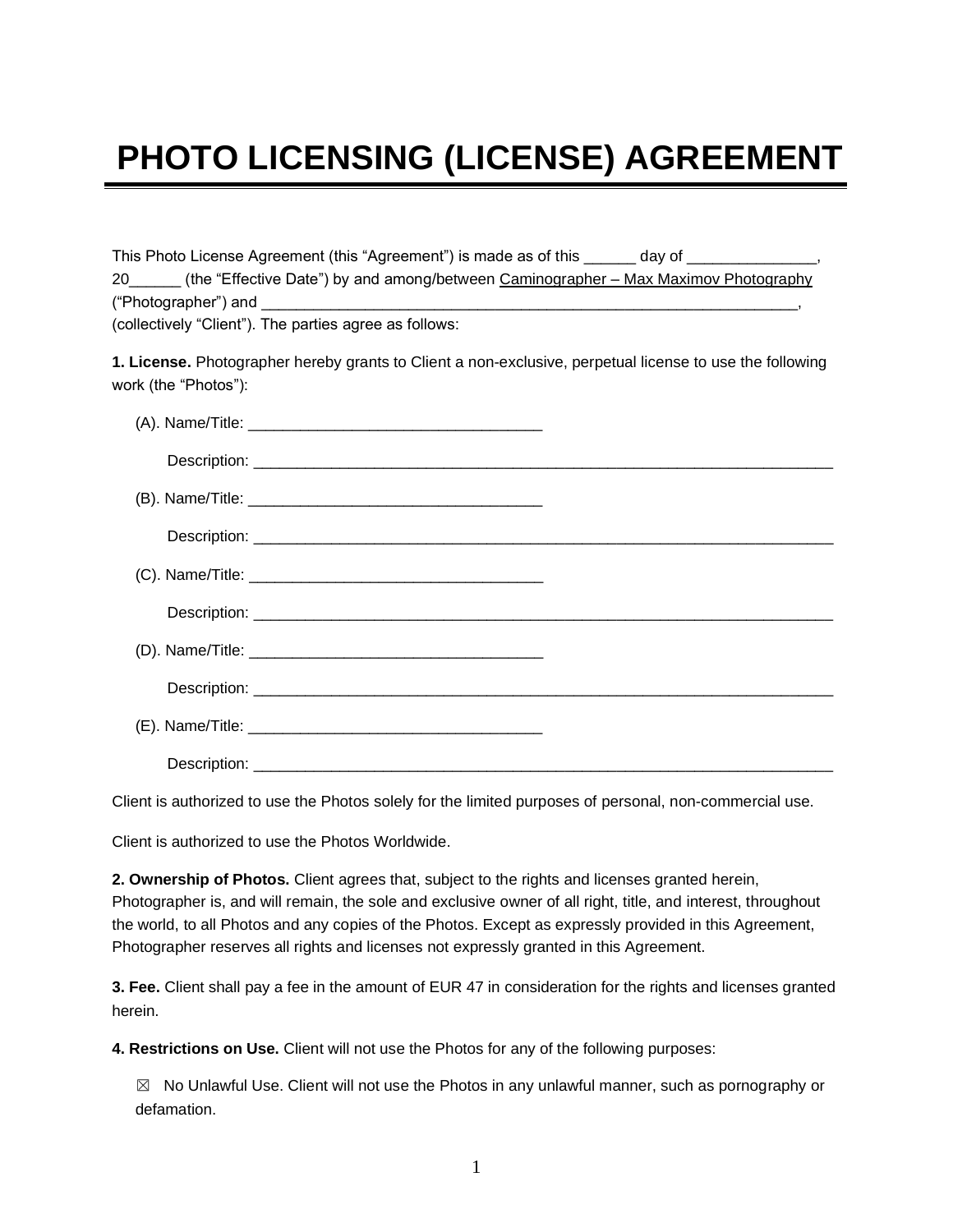$\boxtimes$  No Standalone File Use. Client will not use the Photos in any way that allows a standalone file or content file to be downloaded, extracted, or redistributed by others.

 $\boxtimes$  No Use in Trademark or Logo. Client will not use the Photos in any trademark, design, logo or other mark.

 $\boxtimes$  No Alterations. Client will not alter the Photos without the prior written permission of Photographer.

 $\boxtimes$  No Products for Resale. Client will not use the Photos in any goods or products where the Photos are the primary value.

 $\boxtimes$  No Sublicenses. Client will not sublicense the Photos without the prior written permission of Photographer.

**5. Photo Notice and Markings.** Client does NOT need to include a photo credit or copyright notice on the Photos unless specifically requested by the Photographer.

**6. Indemnification.** Client will indemnify, defend, and hold harmless Photographer from all liability, claims, demands, causes of action, judgments, damages, and expenses (including reasonable attorneys' and experts' fee and costs) arising out of or as a result from use of the Photos by Client, except in the event that any claims, demands, causes of action, judgments, or expenses arose out of willful misconduct, gross negligence, or bad faith by Photographer.

**7. Limitations of Liability.** EXCEPT FOR ANY REMEDIES THAT CANNOT BE EXCLUDED OR LIMITED BY LAW, NEITHER PARTY, NOR ANY AFFILIATE, WILL BE LIABLE UNDER THIS AGREEMENT TO THE OTHER PARTY, ANY AFFILIATE OR OTHER THIRD PERSON FOR ANY INDIRECT, INCIDENTAL, CONSEQUENTIAL, SPECIAL, RELIANCE, OR PUNITIVE DAMAGES OR LOST OR IMPUTED PROFITS, LOST DATA OR COST OF PROCUREMENT OF SUBSTITUTE GOODS OR SERVICES.THIS LIMITATION OF LIABILITY MAY NOT BE VALID IN SOME STATES. CLIENT MAY HAVE RIGHTS THAT CANNOT BE WAIVED UNDER CONSUMER PROTECTION AND OTHER LAWS. PHOTOGRAPHER DOES NOT SEEK TO LIMIT CLIENT'S WARRANTY OR REMEDIES TO ANY EXTENT NOT PERMITTED BY LAW.

**8. Term.** Not appliable. This a perpetual license.

**9. Termination.** Either party may terminate this Agreement immediately upon delivery of written notice to the other party clearly specifying the grounds for termination if the other party commits a material breach of its obligations under this Agreement and fails to cure the breach within 7 days after written notice of the breach is received by the breaching party. For the avoidance of doubt, termination will be without prejudice to any liability incurred prior to the effective date of termination.

**10. Assignment.** This Agreement may not be assigned by Client without Photographer's prior written consent. Photographer may assign this Agreement, in whole or in part, to any affiliate or successor.

**11. Severability.** If any provision of this Agreement is held invalid, illegal or unenforceable by a court of competent jurisdiction, the remainder of the Agreement will be valid and enforceable and the parties will